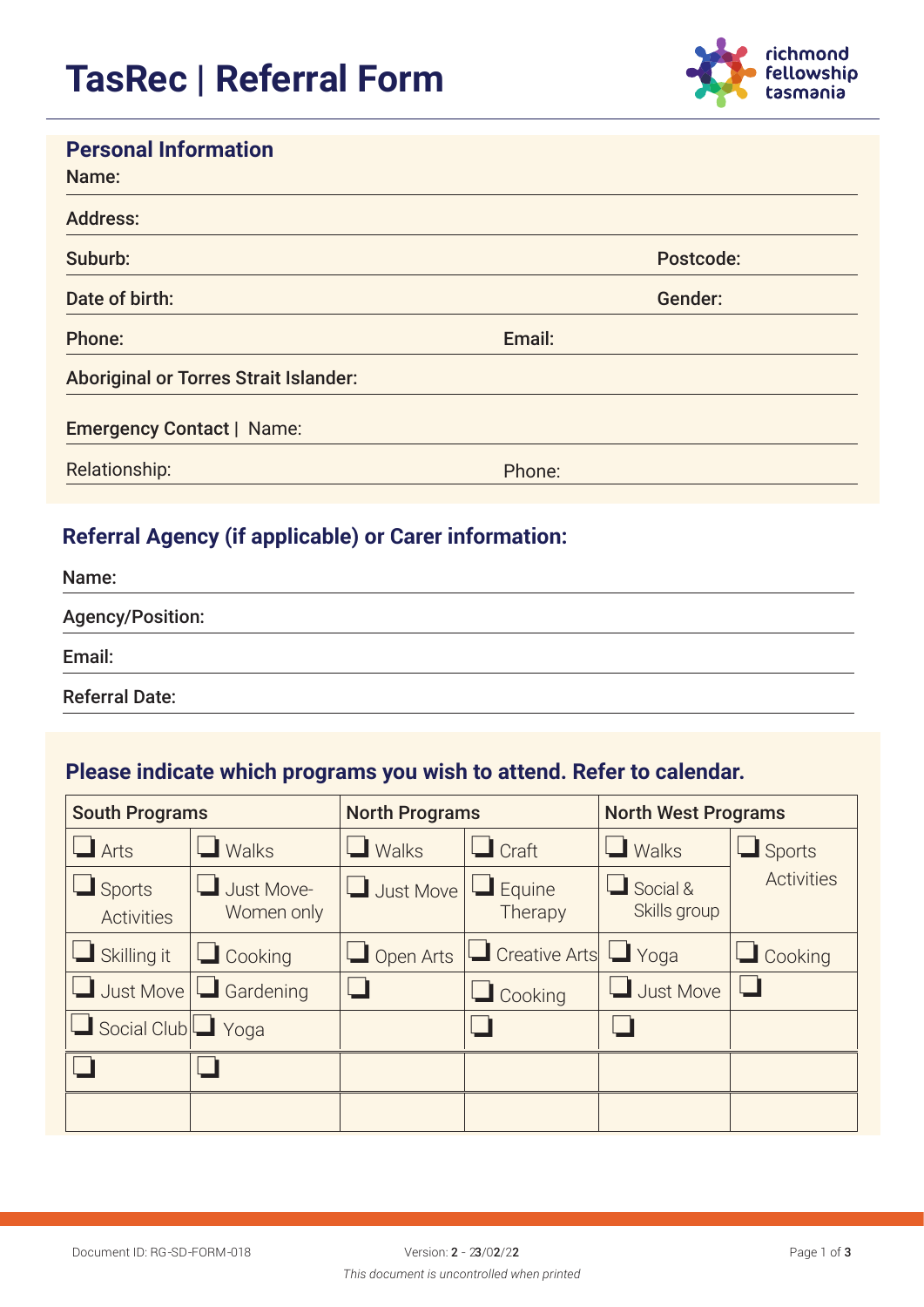# **Medical Information**

The following medical information may help in the unlikely event of an accident or illness. Please complete this form as accurately as possible. The information you disclose will be confidential and will only be used to help staff respond to any injury or illness.

#### Mental Health Diagnosis:

| Has this person been assess for an NDIS plan? Y/N |        |       |
|---------------------------------------------------|--------|-------|
| NDIS Coordinator name                             |        |       |
| Contact number:                                   | Email: |       |
| Do they have a current NDIS plan? Y / N           |        |       |
|                                                   |        | Date: |
| Referrer Signature:                               |        |       |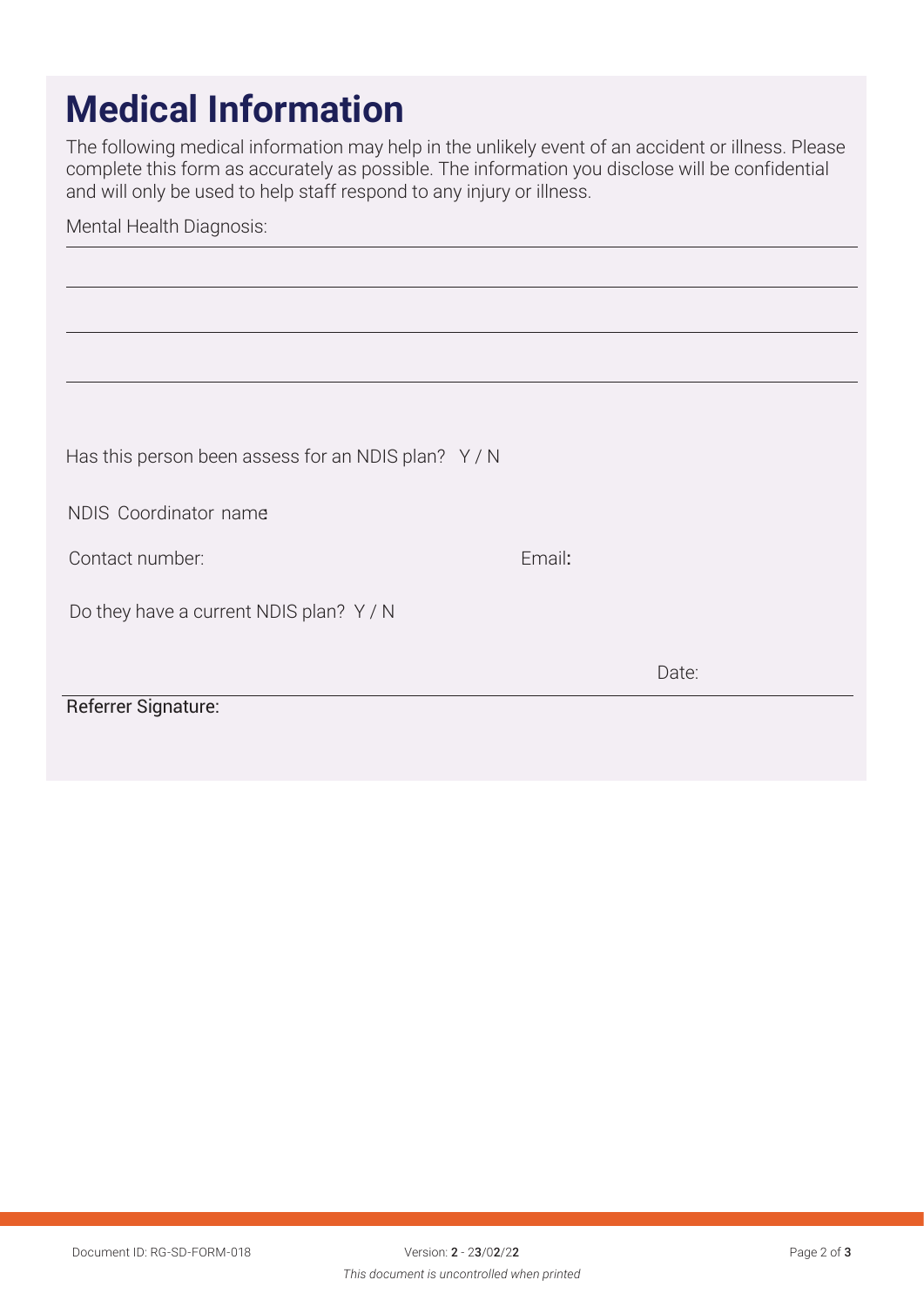## **PHYSICAL ACTIVITY READINESS QUESTIONNAIRE (PAR-Q)**

Being physically active is very safe for most people. Some people, however, should check with their doctors before they increase their current level of activity. The PAR-Q has been designed to identify the small number of adults for whom physical activity may be inappropriate or those who should have medical advice concerning the type of activity most suitable for them.

| <b>Questions</b>                                                                                                                         | <b>Yes</b> | <b>No</b> |
|------------------------------------------------------------------------------------------------------------------------------------------|------------|-----------|
| Has your doctor ever said that you have a heart condition and that you should only<br>perform physical activity recommended by a doctor? |            |           |
| Do you feel pain in your chest when you perform physical activity?                                                                       |            |           |
| In the past month, have you had chest pain when you were not performing any<br>physical activity?                                        |            |           |
| Do you lose your balance because of dizziness or do you ever lose consciousness?                                                         |            |           |
| Do you have a bone or joint problem that could be made worse by a change in your<br>physical activity?                                   |            |           |
| Is your doctor currently prescribing any medication for your blood pressure or for a<br>heart condition?                                 |            |           |
| Do you know of any other reason why you should not engage in physical activity?                                                          |            |           |
| Do you have Diabetes?                                                                                                                    |            |           |
| Do you have Epilepsy?                                                                                                                    |            |           |
| Do you have Asthma?                                                                                                                      |            |           |
| Have you ever been requested to cease participation in a group activity such as this<br>for any reason?                                  |            |           |

**If you answered yes:** If you answered yes to one or more questions, are older than age 40 and have been inactive or are concerned about your health, consult a physician before taking a fitness test or substantially increasing your physical activity. You should ask for a medical clearance along with information about specific exercise limitations you may have. In most cases, you will still be able to do any type of activity you want as long as you adhere to some guidelines.

**If you answered no:** If you answered no to all the PAR-Q questions, you can be reasonably sure that you can exercise safely and have a low risk of having any medical complications from exercise. It is still important to start slowing and increase gradually. It may also be helpful to have a fitness assessment with a personal trainer or coach in order to determine where to begin.

#### **When to delay the start of an exercise program:**

- If you are not feeling well because of a temporary illness, such as a cold or a fever, wait until you feel better to begin exercising.
- If you are or may be pregnant, talk with your doctor before you start becoming more active.

Keep in mind, that if your health changes, so that you then answer "YES" to any of the above questions, tell your fitness or health professional, and ask whether you should change your physical activity plan.

#### **Participant Signature:**

Date: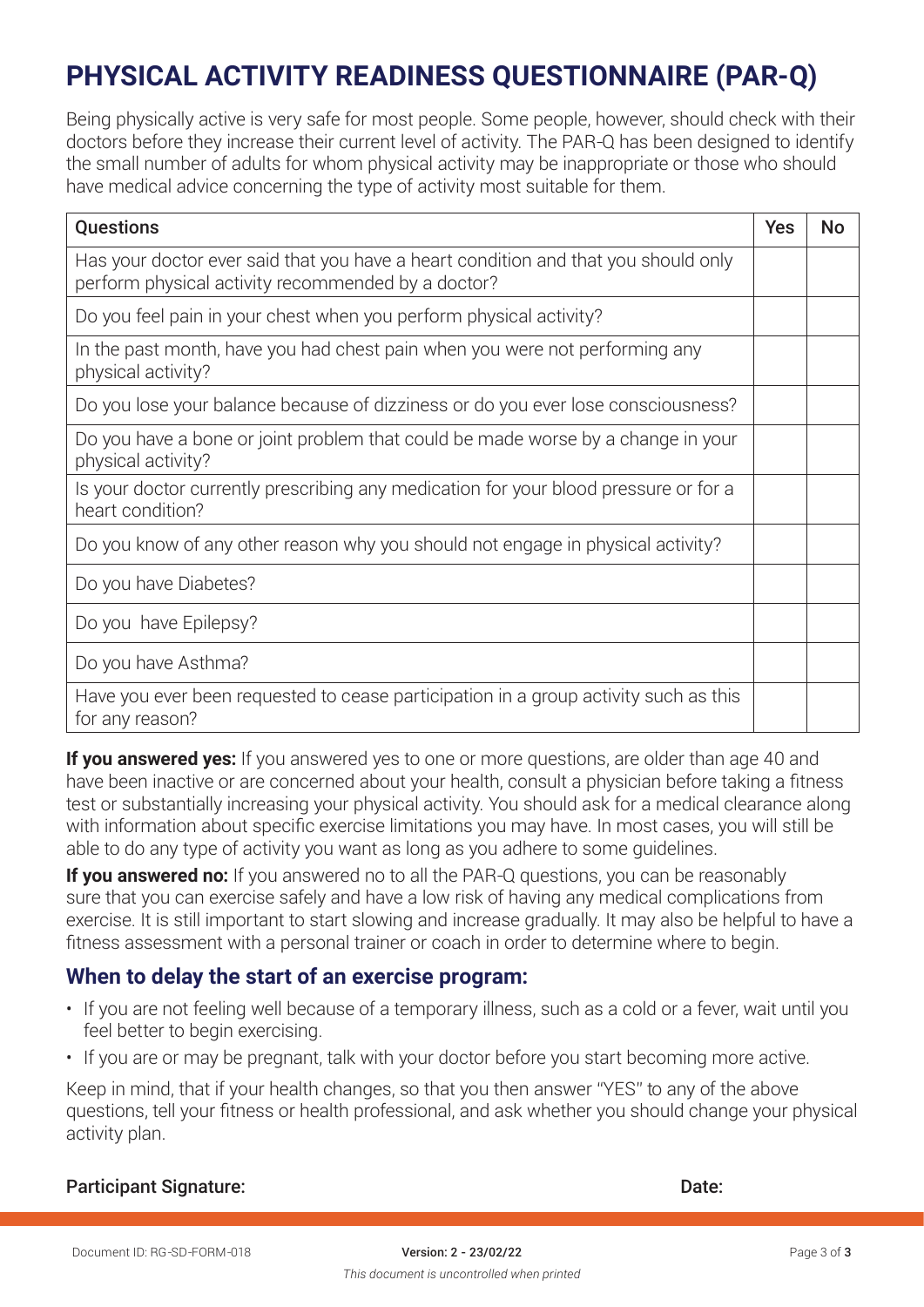## **Consent**



#### I, scknowledge and understand that on signing this

#### form I consent to the following:

- Richmond Fellowship Tasmania worker/s may liaise (verbally or in writing, to obtain or share information) with service providers and support people as needed in order to provide me with supports which will assist me to achieve my goals. These may include:
	- ▶ Housing Tasmania ▶ Centrelink
		-
	- ▶ Child Protection ▶ Medical Practitioners
	- $\triangleright$  Case Manager  $\triangleright$  Family
		-
- 
- ▶ Psychologist Access Access Access Access Access Access Access Access Access Access Access Access Access Access Access Access Access Access Access Access Access Access Access Access Access Access Access Access Access Acc
- 
- ▶ NDIA / NDIS Representative ▶ Other supports or services involved with my wellbeing
- I understand that I am able to specify services or people that I do not wish Richmond Fellowship Tasmania workers to liaise with (if applicable, please list below)

I *do not* give my permission for Richmond Fellowship Tasmania workers to liaise with the following service or people:

- I understand that I can withdraw consent at any time in writing (via email) and that consent will automatically cease once I exit my Richmond Fellowship Tasmania Service Agreement.
- I understand that this form is to be reviewed annually whilst services are being provided and can be amended by me at any time in writing (via email).
- I understand that this form cannot be amended without my written consent.
- I acknowledge Mandatory Reporting has been explained to me.
- I acknowledge my Rights & Responsibilities including my Privacy Rights, how my records are stored, and the complaint and feedback process.

|            | Client | Additional person (optional)*   RFT Worker |  |
|------------|--------|--------------------------------------------|--|
| Signature: |        |                                            |  |
| Name:      |        |                                            |  |
| Date:      |        |                                            |  |

\*Additional person is a: **☐** Parent or Guardian / **☐** Trustee / **☐** Other (specify:)

|  |  | Annual review date for consent: |
|--|--|---------------------------------|
|  |  |                                 |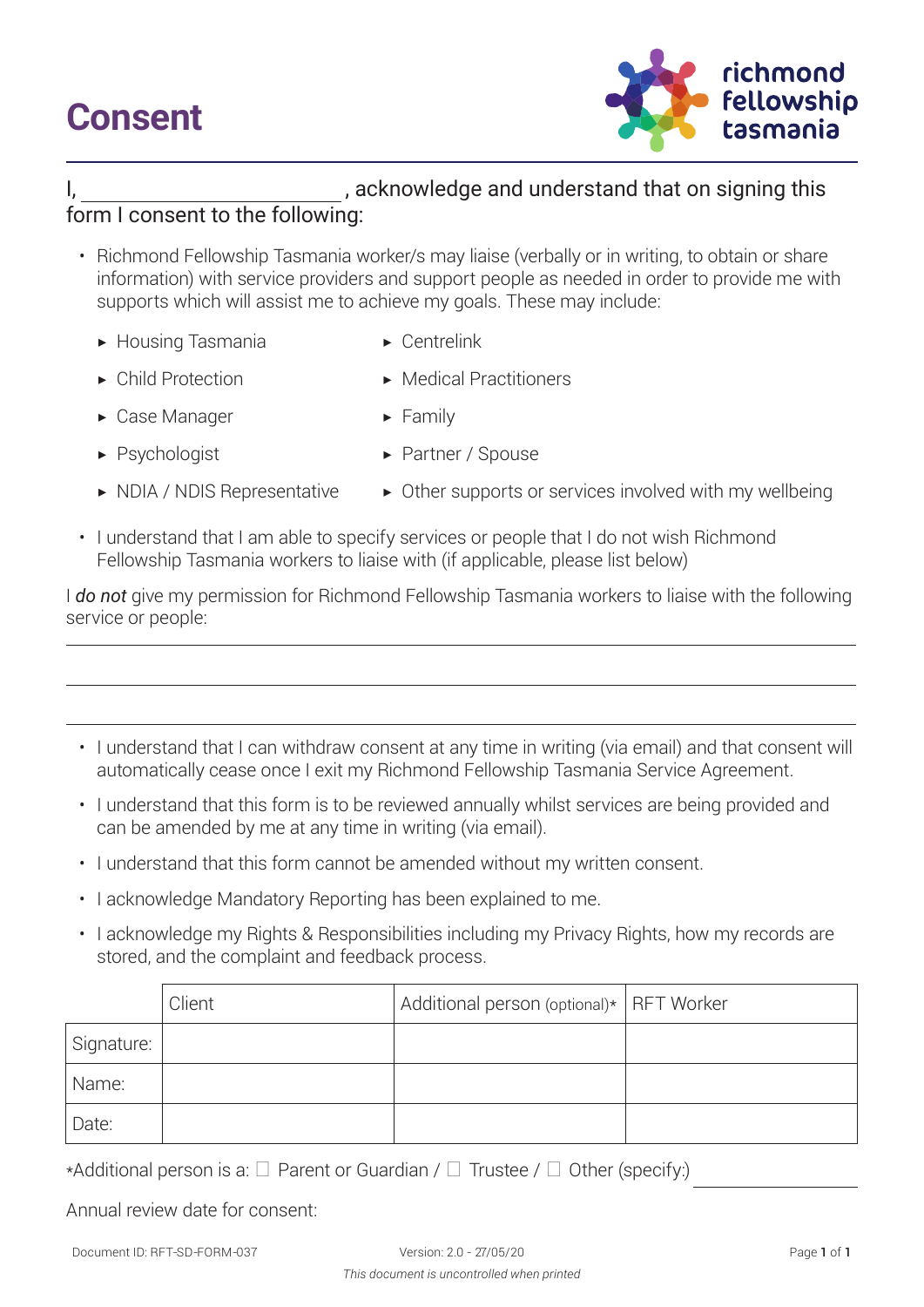# **Privacy Statement**



We respect your right to privacy and are committed to safeguarding the personal information you provide to us. The following information explains what information we collect, how it is stored, how it is used, and why. You have a right to access the information we collect, and to make a formal complaint if you feel your right to privacy has been breached. The staff member who provided this document to you should be your first point of contact regarding privacy concerns, however the manager can be contacted on (03) 6228 3344 if required.

#### What personal information is collected about me, and how?

Some details we collect are directly required to provide services to you, and others are collected as part of an agreement with our funding body. The details we collect include:

- Identifying information (including name and date of birth);
- Contact information (including address and telephone number);
- People to contact in the event of an emergency (if appropriate), and;
- Details about your past or current circumstances (including your health needs).

#### How is my personal information used?

Your information is used by us to provide support and assistance to you in meeting your needs. Some non-identifying information is used by our funding body for statistical and research purposes.

#### How is my personal information stored?

Your personal information may be stored in a secure filing cabinet, or on our secure password protected computer system. Your information may also be submitted to an online database when required by our funding body.

#### How long is my information kept?

Information collected will generally be stored for 7 years, and after this time it will be erased. If you are under the age of 18, the information is held indefinitely. In some circumstances we are required to retain records for different periods, or transfer your information to the funding body when a service ends.

#### Who has access to my personal information?

Your worker will generally be the only person accessing your information. If your worker is not available, other workers in the service or a supervisor responsible for your worker may need to access your records.

#### Do you disclose my personal information to any other services or agencies?

Except for the reasons listed below, your information will not be disclosed to any other service without your permission. If you do give permission, we will ask that you sign a form. The form will include the information to be shared, the agency/service that it will be shared with, and the purposeit will be shared for.